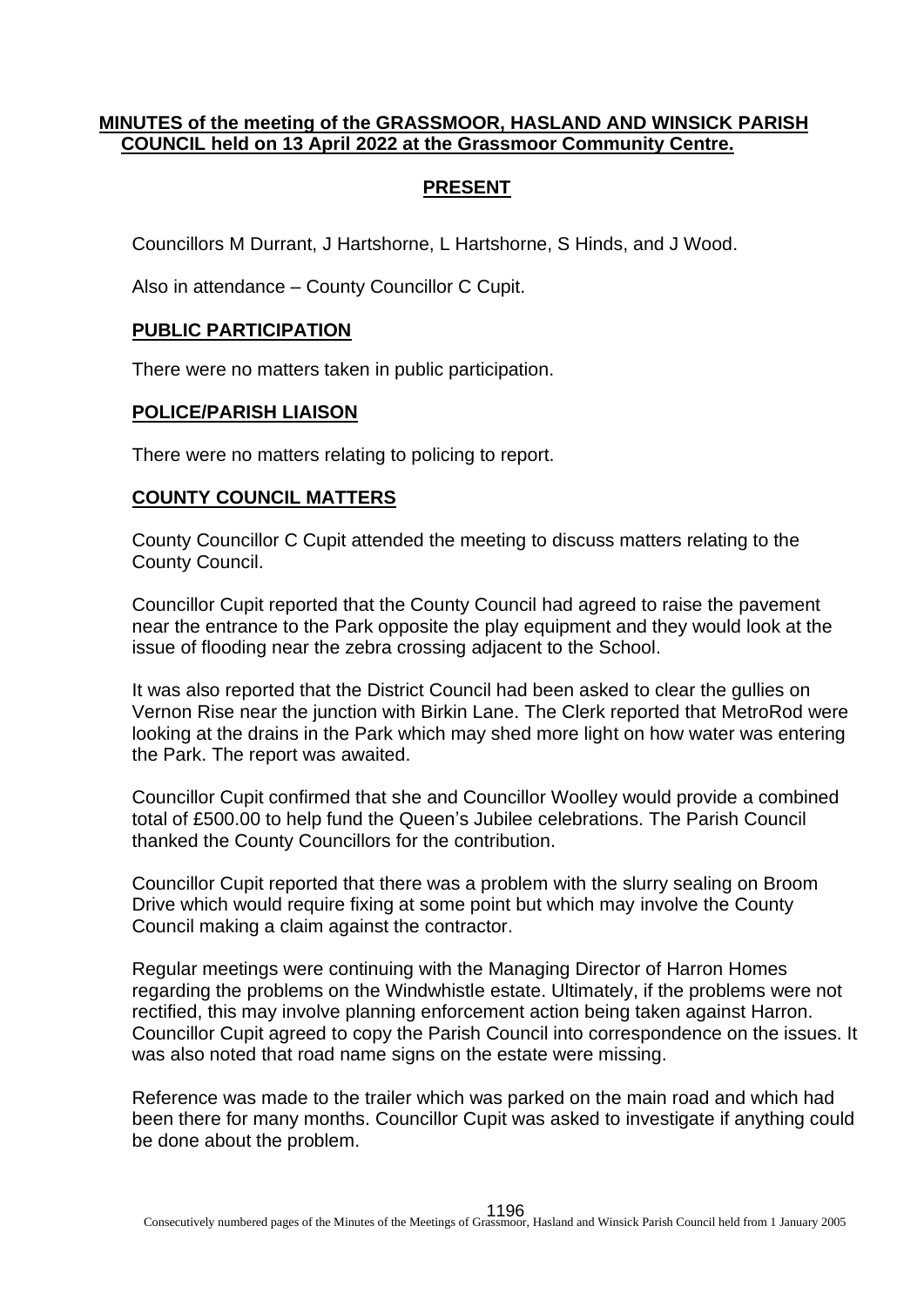Concern was expressed that Grassmoor Primary School was full and that local children in some cases were unable to get a place at the School. This meant that they had to travel elsewhere including North Wingfield which was along a very narrow pavement which was dangerous. Councillor Cupit agreed to ask for a briefing and projections for the School and would report back to the next meeting.

Councillor Woolley had emailed the Parish Council with details of a scheme to provide speed indicator devices. The scheme provided financial assistance to purchase the signs with the Parish Council agreeing in return to cover the costs of maintenance and replacement in the future. The Clerk agreed to look at the costs of the signs and any maintenance requirements.

## **DISTRICT COUNCIL MATTERS**

Councillor L Hartshorne reported that he had asked the District Council for an explanation as to why the 5G mast planning application had been turned down given the poor coverage in the area. He had also asked what efforts were made to find a suitable alternative location for a mast.

## **3803. APPOINTMENT OF CHAIR**

**RESOLVED** that Councillor J Hartshorne be appointed as Chair for the meeting.

Councillor J Hartshorne (in the Chair)

# **3804. APOLOGIES FOR ABSENCE**

Apologies for absence were received on behalf of Councillors A H Booker, P J Hemsley, E A Hill, J Marriott, R W Marriott and B Uknighted and County Councillor J Woolley.

- **3805. DECLARATION OF MEMBERS INTERESTS** Councillors L Hartshorne, S Hinds and J Wood declared personal interests in the item relating to Grassmoor Community Centre as members of the Community Centre Management Committee (Minute no. 3809 refers).
- **3806. MINUTES RESOLVED** that the Minutes of the meeting of the Parish Council held on 9 March 2022 be confirmed as a correct record and signed by the Chair.

# **3807. ACCOUNTS FOR PAYMENT**

The Responsible Financial Officer presented for information, details of receipts and payments to 31 March 2022 which showed an overall balance of £130,774.41. The bank reconciliation had been circulated to every member by email.

It was agreed that payments be authorised as detailed below: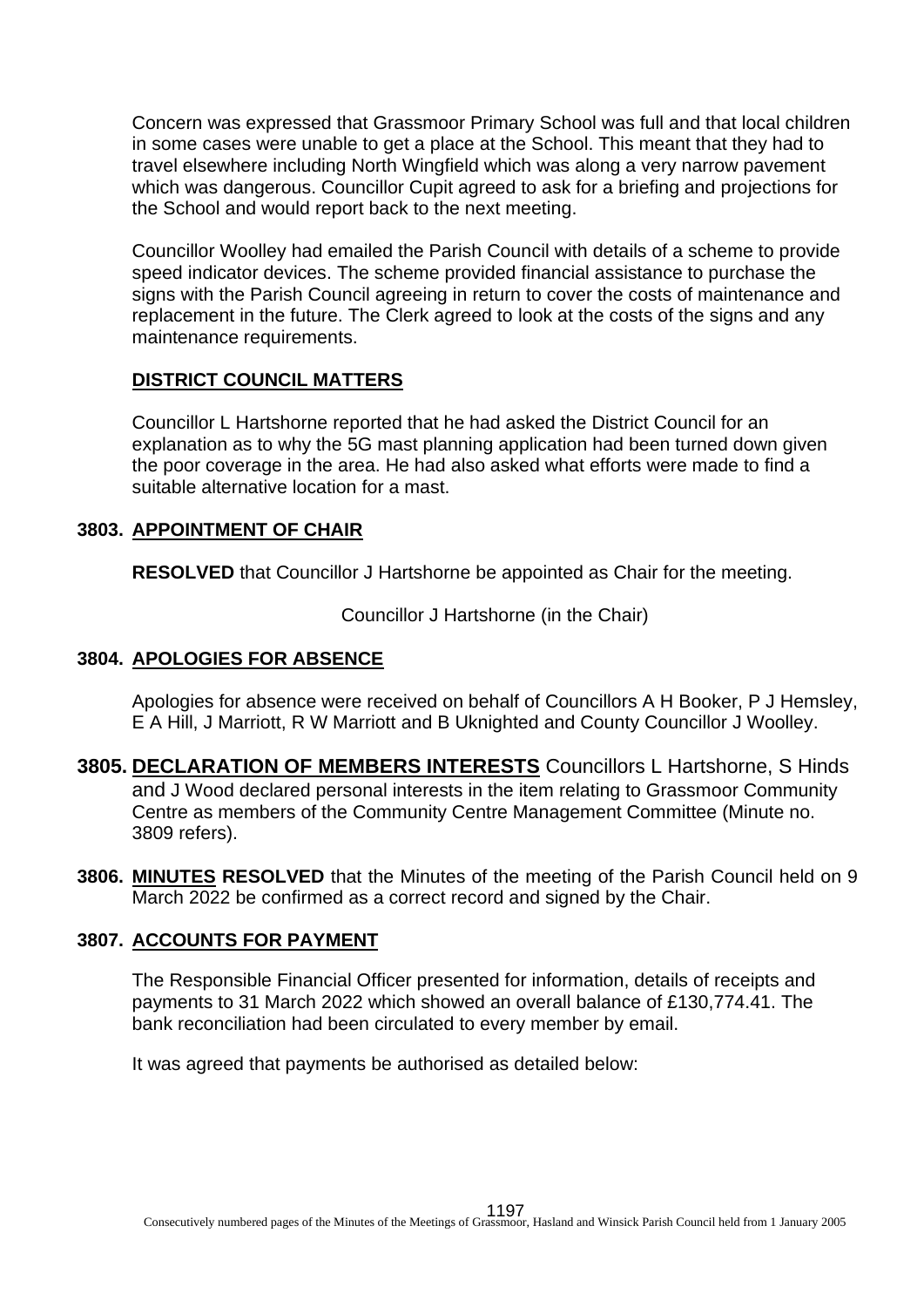|             |                       |                       |                  |              | <b>VAT</b>    |
|-------------|-----------------------|-----------------------|------------------|--------------|---------------|
| <b>Date</b> | <b>Payee</b>          | <b>Details</b>        | <b>Reference</b> | <b>TOTAL</b> | <b>Inputs</b> |
| 01.03.22    | TV licence            | Pavilion              | <b>DD</b>        | £41.00       | £0.00         |
|             |                       | <b>CCTV</b>           |                  |              |               |
| 07.03.22    | <b>NW Security</b>    | maintenance           | 117BACS          | £216.00      | £36.00        |
| 08.03.22    | J S Marriott          | Postage stamps        | 118BACS          | £7.92        | £0.00         |
| 09.03.22    | <b>BT</b>             | Pavilion              | 119DD            | £98.28       | £16.38        |
|             |                       | <b>Barnes Park</b>    |                  |              |               |
| 09.03.22    | <b>Metro Rod</b>      | drains                | 120BACS          | £108.00      | £18.00        |
| 09.03.22    | <b>R</b> Ackrill      | Laptop                | 121BACS          | £533.99      | £89.00        |
| 10.03.22    | <b>Metro Rod</b>      | Credit note           | <b>CR</b>        | $-£108.00$   | $-£18.00$     |
| 31.03.22    | <b>Unity Trust</b>    | Charges               | <b>DD</b>        | £24.75       | £0.00         |
|             |                       | Refuse bags &         |                  |              |               |
| 28.03.22    | A Ward                | Keys                  | 122BACS          | £51.50       | £8.58         |
| 31.03.22    | Cheque 071            | Cancelled             | 71               | $-E500.00$   | £0.00         |
| 01.04.22    | <b>Staff Salaries</b> | March 2022            | 1BACS            | £2,272.60    | £0.00         |
|             | HM Revenue &          |                       |                  |              |               |
| 01.04.22    | Customs               | <b>PAYE</b> - March   | 1BACS            | £624.83      | £0.00         |
|             | Grassmoor             |                       |                  |              |               |
|             | Community             |                       |                  |              |               |
| 01.04.22    | Centre                | Grant                 | 2BACS            | £2,000.00    | £0.00         |
|             | Grassmoor             |                       |                  |              |               |
|             | Community             |                       |                  |              |               |
| 01.04.22    | Centre                | Room Hire             | 3BACS            | £58.75       | £0.00         |
| 01.04.22    | <b>NEDDC</b>          | Cemetery              | 4BACS            | £13,601.78   | £2,266.96     |
| 01.04.22    | <b>NEDDC</b>          | Dog Bins              | 5BACS            | £810.00      | £135.00       |
|             |                       | <b>Election Costs</b> |                  |              |               |
| 01.04.22    | <b>NEDDC</b>          | <b>Nov 2021</b>       | 6BACS            | £4,401.18    | £0.00         |

**RESOLVED** to (a) note the report;

(b) agree the bank reconciliation and the summary of receipts and payments to 31 March 2022; and

(c) approve the payment of accounts as detailed above.

## **3808. CHAIR'S ANNOUNCEMENTS**

It was reported that Cubit Ultrasonic had undertaken the testing of the lamp columns for the hanging baskets. One column had failed the test. The Clerk would arrange for permission to be obtained for the hanging baskets from the County Council.

## **3809. GRASSMOOR COMMUNITY CENTRE**

The Clerk reported that Michelle Woodall, the new Community Facilities Manager had attended her first meeting of the Management Committee on 11 April. The Committee had identified that the priorities for Michelle should be to ensure that all policies and procedures were up to date and fit for purpose, to clarify staff roles and responsibilities, to identify staff training needs and to look at some "quick wins" in terms of development.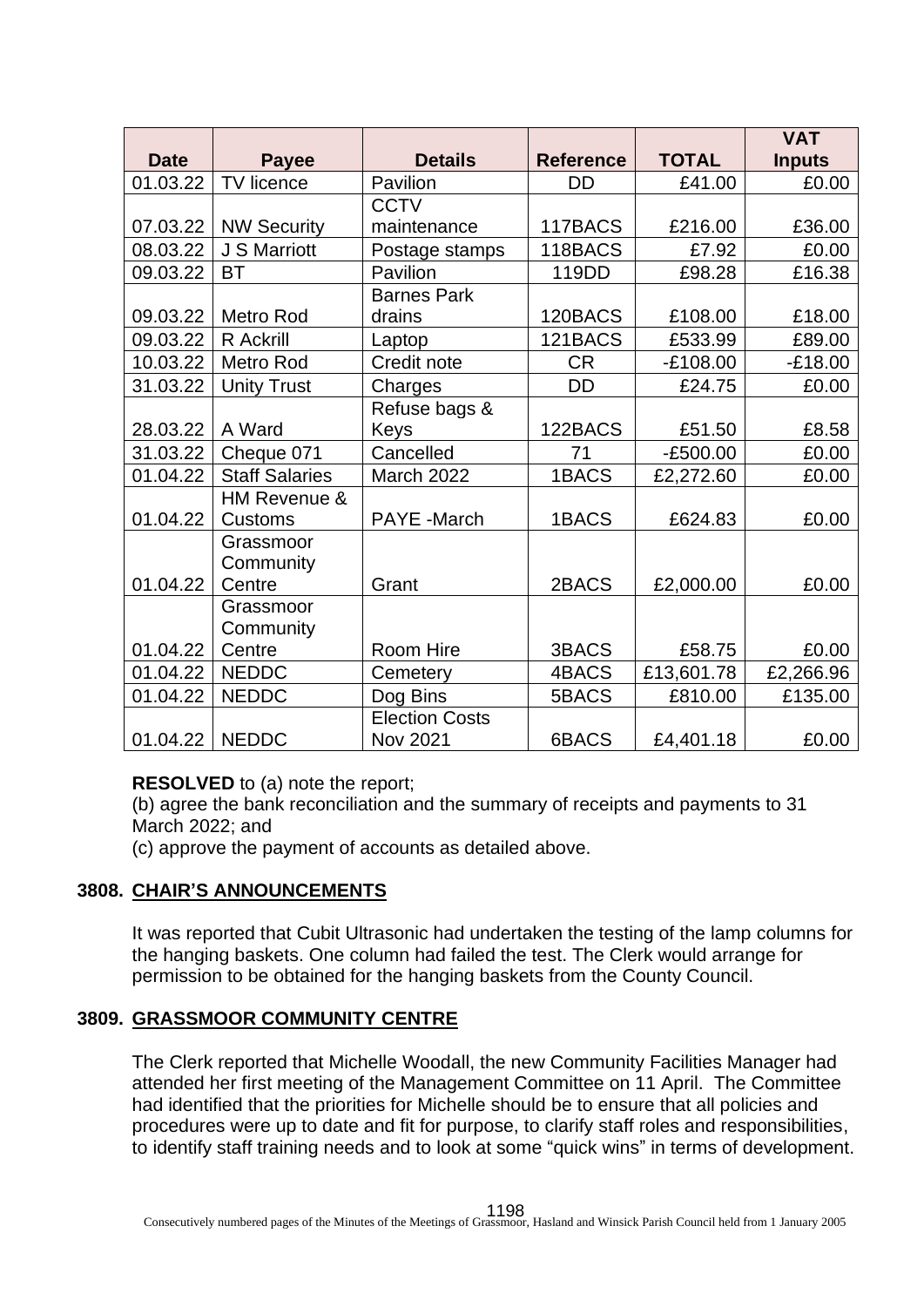Unfortunately, soon after Michelle had started, the Community Centre boiler had broken. Michelle had encountered considerable difficulty in finding someone able to undertake the necessary repairs. She had however, now found a suitable contractor and the repairs would be undertaken as soon as possible. The cost of the repairs would be £3,500.00 which would be met by the Parish Council as owner of the building.

The door to the bin area of the Centre was in a poor condition and may need to be replaced. Again, this would be for the Parish Council to fund.

Applications had been considered for the vacant cleaning position. As a result, two cleaners had been appointed who would also help with the cleaning of the Pavilion.

#### **RESOLVED** to (a) note the report;

- (b) agree to cover the costs of the repair of the boiler; and
- (c) agree to cover the costs of any repairs to the rear door or its replacement.

#### **3810. BARNES PARK AND WINSICK PARK**

The Clerk reported that MetroRod had undertaken a survey of the drain near the football pitch. They would be undertaking an exploratory dig around the area where the water enters the Park near Birkin Lane.

It was reported that the poplar tree at the back of the bungalow on the Durham Avenue boundary near Birkin Lane was leaning. The Clerk had asked Philip Heath to look to see if it was safe. The Clerk had also received a complaint from the resident of 2 Durham Avenue that the poplar tree adjacent to the property was shedding branches which were landing in the garden. Again, the Clerk had asked Philip Heath to investigate.

The Clerk reported that RP Fencing had agreed to quote for the work to repair the fencing at 71 Norfolk Avenue. Unfortunately, there was a delay of several weeks waiting for the quote.

The Clerk reported that he had chased the District Council regarding the matters identified in the inspection report on the play equipment and also the position with regard to removing the K frame barriers. It was noted that the rope swing was broken and had been taken out of use. The Clerk had asked the District Council to arrange for the swing to be repaired.

It was reported that funding had been obtained for an oak tree to celebrate the Queen's Jubilee. A suitable location for the tree would need to be identified.

The Clerk reported details of the Local Authority Treescapes Fund and the Urban Tree Challenge schemes which were now open for applications. It was agreed that unfortunately, the timing of the application process meant that the Parish Council could not take advantage of the schemes.

**RESOLVED** to (a) note the report; and

(b) agree that the rope swing be repaired.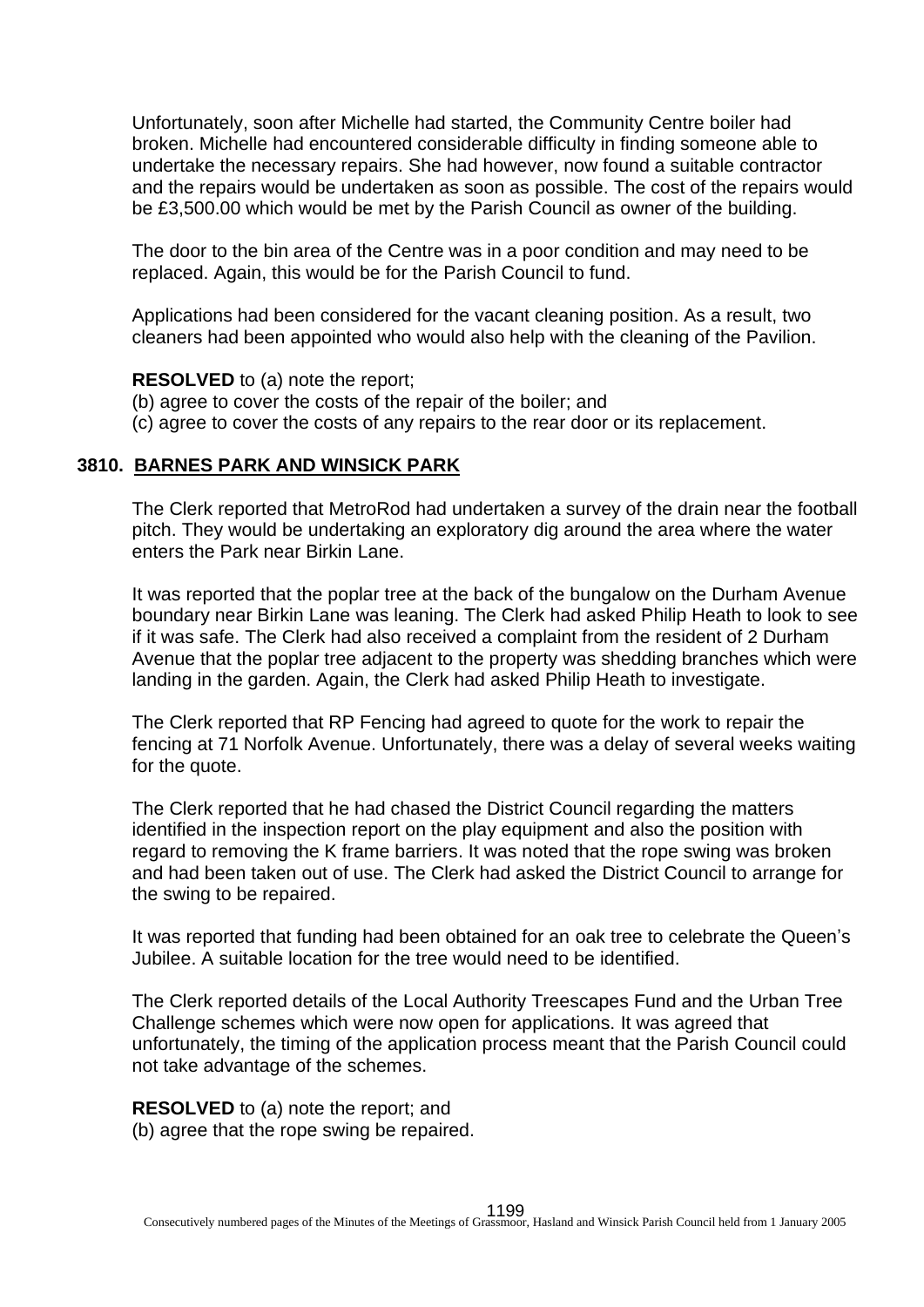# **3811. CCTV**

With regard to the proposed CCTV at Winsick, the Clerk reported that he had not identified any new companies to quote for the scheme, noting that several companies had previously refused to do so. He would however, continue to look at options.

**RESOLVED** to note the report.

### **3812. MILL LANE ALLOTMENTS**

It was noted that the Allotment Association were holding a garden party on 2 May 2022 between 1pm and 4pm.

**RESOLVED** to note the report.

### **3813. GILL LANE ALLOTMENTS**

There were no matters relating to Gill Lane Allotments to report.

**RESOLVED** to note the report.

## **3814. GRASSMOOR LAGOONS, AVENUE WASHLANDS AND COUNTRY PARK**

The Don Valley River Catchment Trust had received revised plans from an alternative provider which would be gone through in detail. The Trust were also looking to engage with the Primary School on projects relating to the Country Park.

**RESOLVED** to note the report.

## **3815. BIG LOCAL**

It was noted that Councillor Durrant and Catherine Eyre had been appointed to the Big Local Partnership Board. Big local had set revised budgets covering the next three year period.

**RESOLVED** to note the report.

## **3816. BARNES PARK PROJECT**

The Clerk reported that the final contractual snagging meeting had been held on 11 April 2022. The Parish Council had engaged Tom Oldknow to provide specialist advice. Two main issues had been identified. Firstly, the guttering which was considered to be insufficient for the size of the roof. Secondly, gaps in the insulation around the joints in the roof space. A response to these issues was awaited from Wernick.

The Clerk reported that he was still chasing Eon regarding the solar panels.

It was noted that there had been an issue of noise arising from a race night held at the Pavilion on 8 April. The Cricket Club had been contacted and had agreed to ensure that there was no repeat. Michelle Woodall would be liaising with the Cricket Club regarding the alcohol licence for the Pavilion.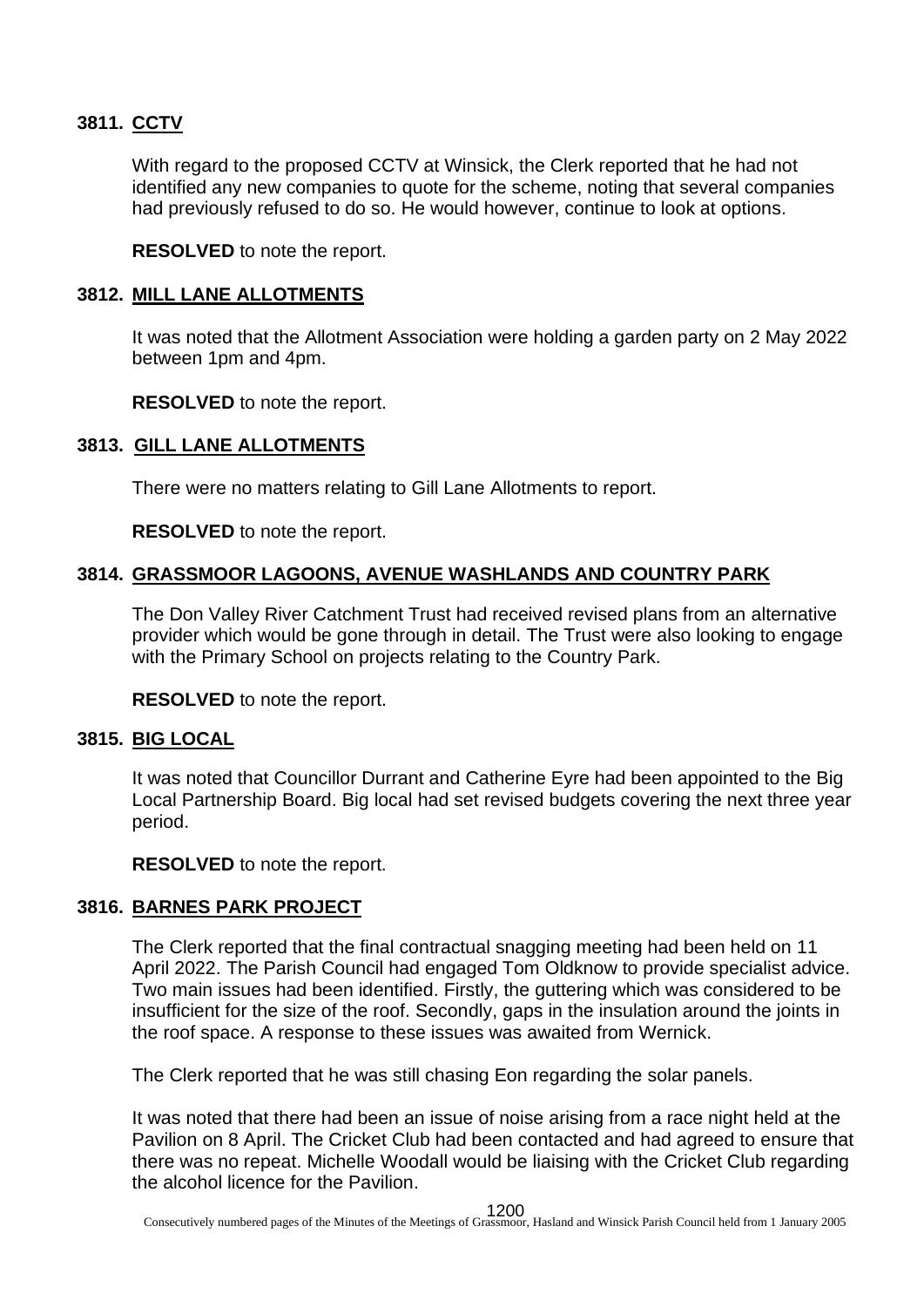## **RESOLVED** to note the report.

### **3817. CLIMATE CHANGE EMERGENCY**

The Clerk reported that the Community Centre Management Committee were looking at ways in which they could support the Parish Council's climate change agenda. They had agreed to look at recycling bins for both the Community Centre and the Pavilion. It was also intended to introduce an eco-friendly strategy for the Centre generally.

**RESOLVED** to note the report.

## **3818. ADDITIONAL LIGHTING - DOCTORS PATH**

The Clerk reported that the District Council had previously produced a scheme for the lighting on the pathway with a lighting contractor. Unfortunately, the contractor had subsequently gone out of business. They were looking at alternative providers.

**RESOLVED** to note the report.

## **3819. QUEEN'S PLATINUM JUBILEE**

The Clerk reported that he had ordered a bench from Fabrications North East Limited as agreed at the last meeting. However, upon further investigation, the Clerk and the Responsible Financial Officer had serious concerns regarding the financial viability of the company and as a result, the Clerk had cancelled the order. Details of alternative seats had been circulated and it was agreed that the preferred seat was one from BMD Limited. The Clerk would investigate further and place an order as soon as possible.

The Clerk had arranged for the hanging baskets to be coloured red, white and blue. The Clerk had investigated the possibility of planting the area near the Doctor's Surgery in the design of a Union Jack. It was agreed not to pursue this idea.

The School Parliament had suggested that key rings be purchased for all the children at the School. The Clerk had circulated some examples. The Parish Council were uncertain as the best option so the Clerk was asked to seek advice from the School.

#### **RESOLVED** to (a) note the report;

- (b) agree to purchase a bench from BMD Limited; and
- (c) consult the School on the type of key rings to be purchased.

## **3820. COST OF LIVING CRISIS**

The Parish Council noted and expressed concern over the current situation regarding the cost-of-living crisis and it considered what actions it could take to assist local residents to overcome these issues.

It was noted that the Parish Council's ability to take direct action was limited particularly in terms of the resources it had at its disposal. It could however act as means of